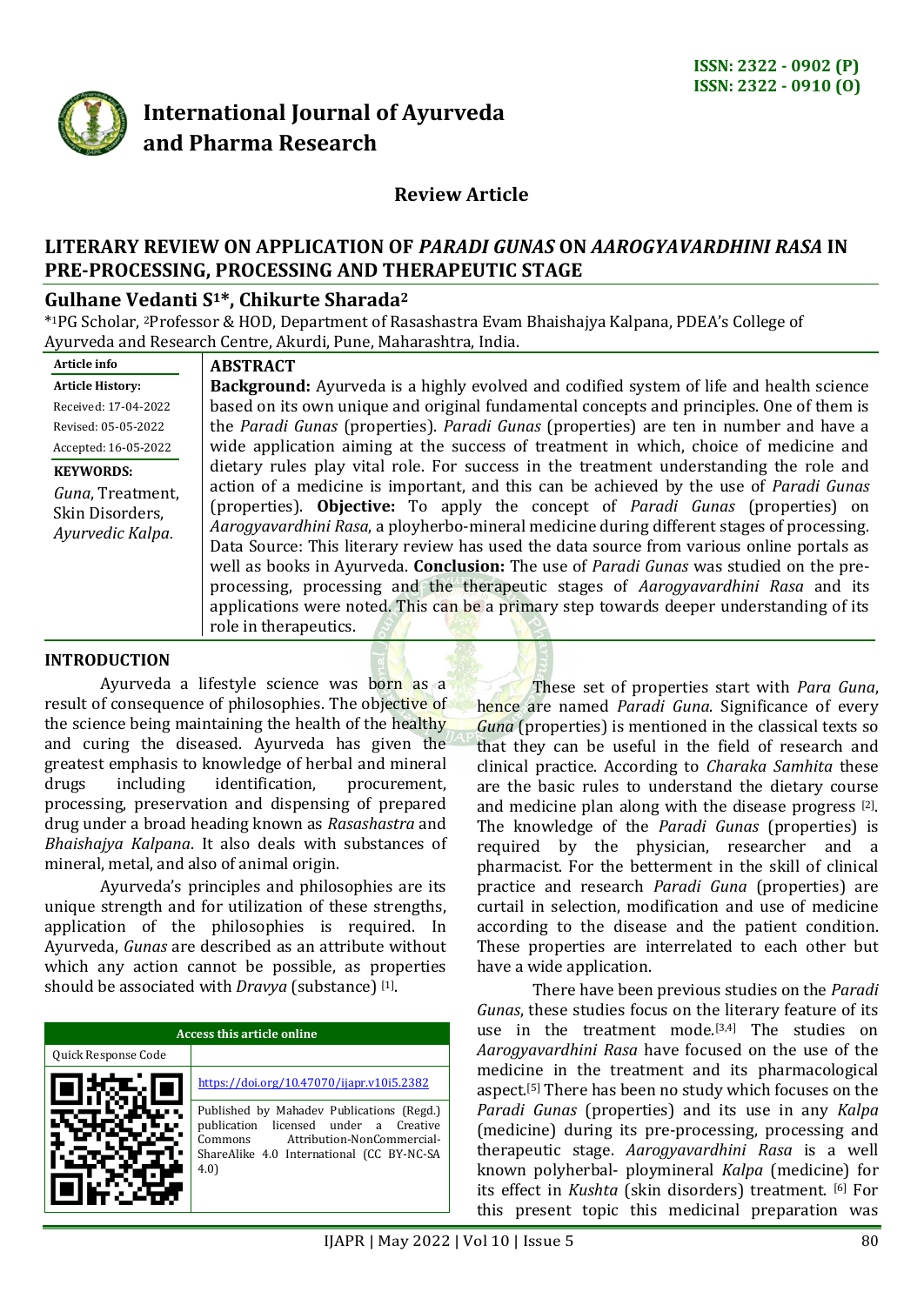selected for its spectrum of diseases covered though being pioneer in *Kushta* (skin disorders) treatment.

This present article includes the review on the concept of *Paradi Gunas* individually, and it's utility in the three different stages of the *Kalpa* (medicine) preparation and use. The review is carried out with the help of various online databases and classical texts.

# **MATERIALS AND METHODS**

For the present review, a literature review was conducted (up to March 2022), using Google Scholar, Pubmed like online portals. The search included the following keywords: "*Paradi Guna*", "*Guna*", and "*Aarogyavardhini Rasa*" and were cross-referenced with the keywords: "treatment" and "application".

Classical *Ayurveda* texts were also referred for the core concept of *Guna*, *Paradi Guna* and *Chikitsa Upaya*.

# **Kalpa Review**

*Aarogyavardhini Rasa* is a *Kharaliya* medicine, a type of medicine, which has main effect on *Kushta*(skin disorders) [6]along with its other uses. *Kharaliya Rasayana*, is a type of medicine made from mercury and other ingredients of the formulation which are grinded in mortar and pestle known as *Khalva yantra* hence termed as *Kharaliya Rasayana*. The effect of *Kharaliya Rasayanas* comes mainly from its ability to reduce the particle size of the ingredients and binding multiple particles together which reduces the dose. [7]

| S.No. | Name of the Ingredients                                                                      | Latin Name / English Name                                                                              | <b>Useful Part</b>        | Proportion                  | $\%$  |
|-------|----------------------------------------------------------------------------------------------|--------------------------------------------------------------------------------------------------------|---------------------------|-----------------------------|-------|
| 1     | Shuddha Parada                                                                               | <b>Processed Mercury</b>                                                                               |                           | 1 Part                      | 2.78  |
| 2     | Shuddha Gandhaka                                                                             | <b>Processed Sulphur</b>                                                                               |                           | 1 Part                      | 2.78  |
| 3     | Lauha Bhasma                                                                                 | Calcinated Iron                                                                                        |                           | 1 Part                      | 2.78  |
| 4     | Abharaka Bhasma                                                                              | <b>Calcinated Mica</b>                                                                                 |                           | 1 Part                      | 2.78  |
| 5     | Tamra Bhasma                                                                                 | <b>Calcinated Copper</b>                                                                               |                           | 1 Part                      | 2.78  |
|       | Triphala Churna<br>Haritaki<br>a <sub>z</sub><br>Bibhitaka<br>b.<br>Amalaki<br>$C_{\bullet}$ | Terminalia chebula Retz<br>a.<br>Terminalia bellirica Roxb.<br>b.<br>Emblica officinalis Gaertn.<br>c. | Dried fruits pericarp     | 2 Part                      | 5.55  |
| 6     | Shuddha Shilajatu                                                                            | Processed Black Bitumen                                                                                | Processed product         | 3 Part                      | 8.33  |
| 7     | Shuddha Gugguluu                                                                             | Commiphora mukul Hook ex<br>stocks                                                                     | Processed Resinous<br>gum | 4 Part                      | 11.11 |
| 8     | Chitraka Moola                                                                               | Plumbago zeylanica linn                                                                                | Dried Root                | 4 Part                      | 11.11 |
| 9     | Katuki                                                                                       | Picrorhiza kurroa Royle ex<br>Benth.                                                                   | Dried Rhizome             | 18 Part                     | 50    |
| 10    | Nimba Patra Swarasa                                                                          | Azadirachta indica A. Juss                                                                             | Leaf Juice                | Q.S (for wet<br>Levigation) |       |

## **Contents of** *Aarogyavardhini Rasa*

# *Paradi Guna* **Concept Review**

## *Paratva* **–** *Aparatva*

*Paratva* means superiority or being first. It also means predomination and importance. *Aparatva* means inferiority or is opposite to *Para guna*. [2] These are relative terms, if one object is said to be *Para* when compared to another object, the later becomes *Apara*. *Acharya Chakrapani* has defined *Para* as *Pradhana* (excellence) and *Apara* as *Apradhana* (non-excellence). *Yukti*

The word *Yukti* means reasoning or logic. *Acharya Charaka* has described it as source of knowledge; it is the intellect that perceives things. It is important for selection of proper therapy with regards to the nature of vitiated *Doshas*. *Acharya Chakrapani* has commented on it as proper usage of medicine on the basis of *Dosha, Dooshya* (body tissues) like factors.[2] The word *Yukti* has different interpretations one of them is proper application.

# *Samkhya*

It provides accurate knowledge regarding numbering and counting. The word translates to number. It is a property by which one can make the calculations, *Samkhya* has been mentioned by *Charaka*  as *Ganita* i.e., counting. [2] It is used in the field of Pharmaceutics, while preparing a multidrug formulation for the number of ingredients.

## *Samyoga*

Combination or conjunction of two different substances is called *Samyoga*. *Acharya Charaka* mentioned the word *Yoga* (union) for *Samyoga*. [2] This combination results in formation of new entities. It can be produced by two or many substances.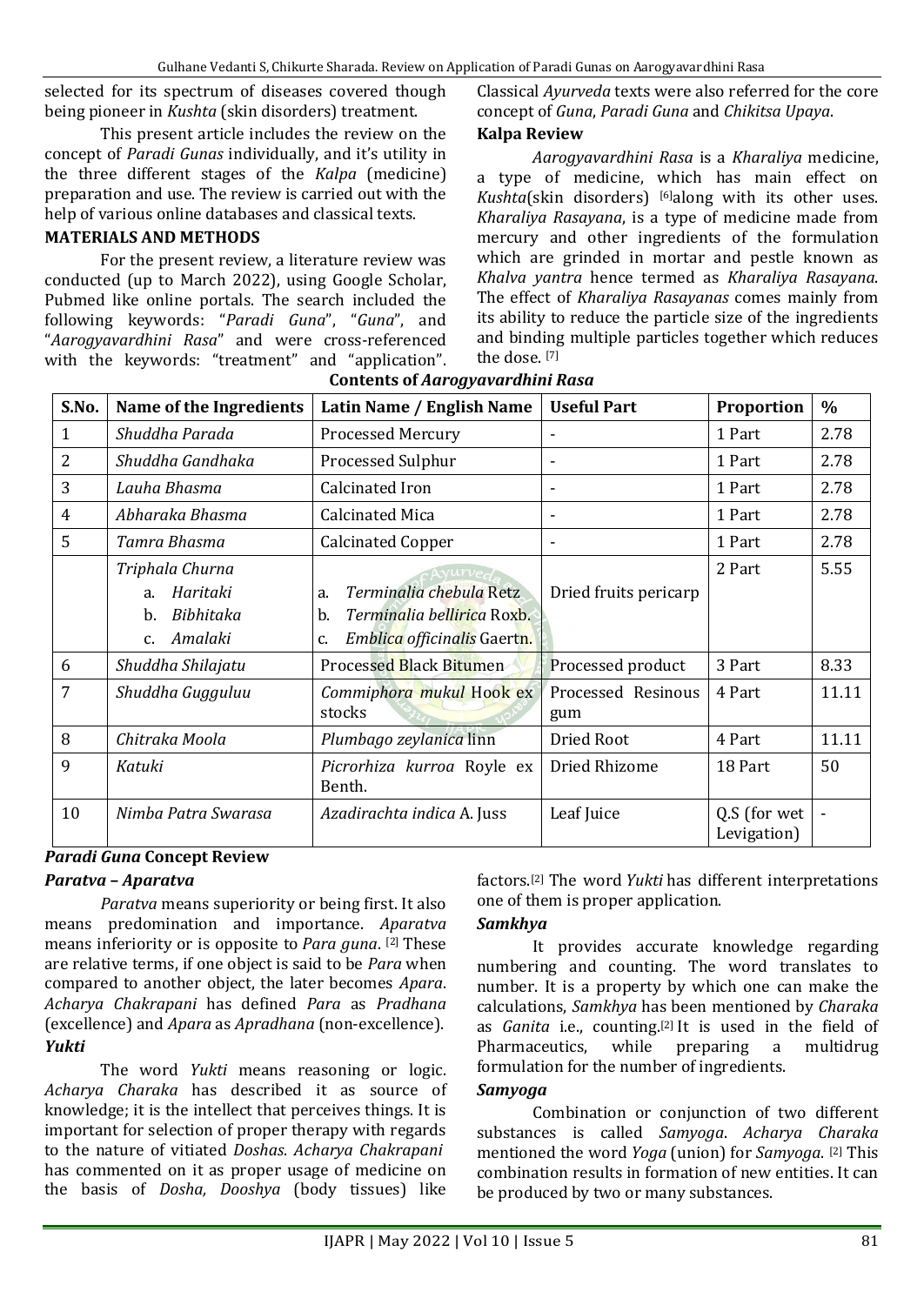## **Types- According to** *Charaka Samhita*

- *Eka karmaja* combination of one operational and one non- operational substance
- *Dvandva karmaja* combination of two operational substances
- *Sarva karmaja* combination of more than two operational substances

## *Vibhaga*

The attribute which destroys the combination is known *Vibhaga*. [2] It is division or disjunction. It is regarded as absence of combining factors. It can also be produced by either two or many substances.

#### **Types- According to** *Charaka Samhita*

- *Eka karmaja* division of one operational and one non-operational substance
- *Dvandva karmaja* division of two operational substances
- *Sarva karmaja* division of more than two operational substances

#### *Prthkatva*

The property of discrimination or separation is *Prthkatva*. When there is a sense that this object is separate from other object or is different from other that is called as *Prthkatva*. [2] It is the property of dissimilarity and distinctness in various objects.

## **Types- According to** *Charaka Samhita*

- *Asamyoga* two substances always remain separate
- *Vailaksanya* having distinctness or distinguishing marks
- *Anekata* based on specialty and peculiarity

## *Parimana*

The attribute through which measurement is made is *Parimana*. Lightness or heaviness or size comes under this heading. The *Vimana Sthana* in *Charak Samhita* is dedicated to this *Maana Vijnana*[8] . There are different *Mana* used in the Ayurvedic texts like *Magadha mana* and *Kalinga mana*, with whose help measurement used to be done.[9]

#### *Samskara*

The technique or tool by which substance can be altered according to the requirement is termed as *Samskara*. The transformation quality of any substance happens after the attribute *Samskara*. *Acharya Chakrapani* while commenting on the word *Samskara* uses three words which are;

1- *Guna* meaning properties, 2- *Antara* meaning in between or amongst, 3- *Adhana* meaning putting or infusing.[2]Thus placing or imparting of newer *Gunas* in between *Gunas* which are already present is called as *Samskara*.

#### **Types of Samskara[10]**

- *Toya Sannikarsha* Processing with water
- *Agni Sannikarsha* Processing with heat
- *Shaucha* Cleaning
- *Manthana* Churning
- *Desha* Processing with help of *Desha*
- *Kala* Processing by time
- *Bhavana* Trituration
- *Kalaprakarsha* Processing with specific time exposure
- *Bhajana* Processing with specific utensils

## *Abhyasa*

Repetition of same action is called as *Abhyasa*. Repeated and continuous administration of a particular *Bhava* or *Kriya* (action) is called as *Abhyasa*.

# **Application of** *Paradi* **Properties on** *Aarogyavardhini Rasa*

## *Para- Apara*

| S. No          | <b>Stages</b>      | <b>Specifics</b>                                                                                                                                                                                                                                                                                                                                                                                                                         |
|----------------|--------------------|------------------------------------------------------------------------------------------------------------------------------------------------------------------------------------------------------------------------------------------------------------------------------------------------------------------------------------------------------------------------------------------------------------------------------------------|
| $\mathbf{1}$   | Pre-<br>processing | The raw material quality- The quality depends on the method of collection, storage<br>a)<br>and the environmental conditions. The materials collected according to the rules<br>laid in the texts like from a <i>Prashasta bhumi</i> (desirable land), in specific season<br>[11] and stored according to the GMP approved regulation is Para.<br>b) Selection of minerals- The minerals like Abhark etc, when selected according to the |
|                |                    | classical texts which state the <i>Graahya- agraahyatva</i> (desirable- non desirable) are<br>considered Para.[12]                                                                                                                                                                                                                                                                                                                       |
|                |                    | The foreign matter and extraneous matter contain materials are considered <i>Apara</i> .<br>C)                                                                                                                                                                                                                                                                                                                                           |
|                |                    | The parameters of physical analysis of raw materials given in the government<br>d)<br>approved databases like API & AFI; raw materials fulfilling these criteria are Para.                                                                                                                                                                                                                                                               |
| $\overline{2}$ | Processing         | The medicine prepared by the GMP certified standards [13] is <i>Para</i> .<br>a)                                                                                                                                                                                                                                                                                                                                                         |
|                |                    | The Bhasma used in the Kalpa (medicine) should fulfill the criteria of Bhasma<br>b)<br>Pariksha (examination of Bhasma) [14] is called Para.                                                                                                                                                                                                                                                                                             |
| 3              | Therapeutic        | The Kalpa (medicine) can be said to be excellent or Para for Kushta Chikitsa (skin<br>a)<br>disorders).                                                                                                                                                                                                                                                                                                                                  |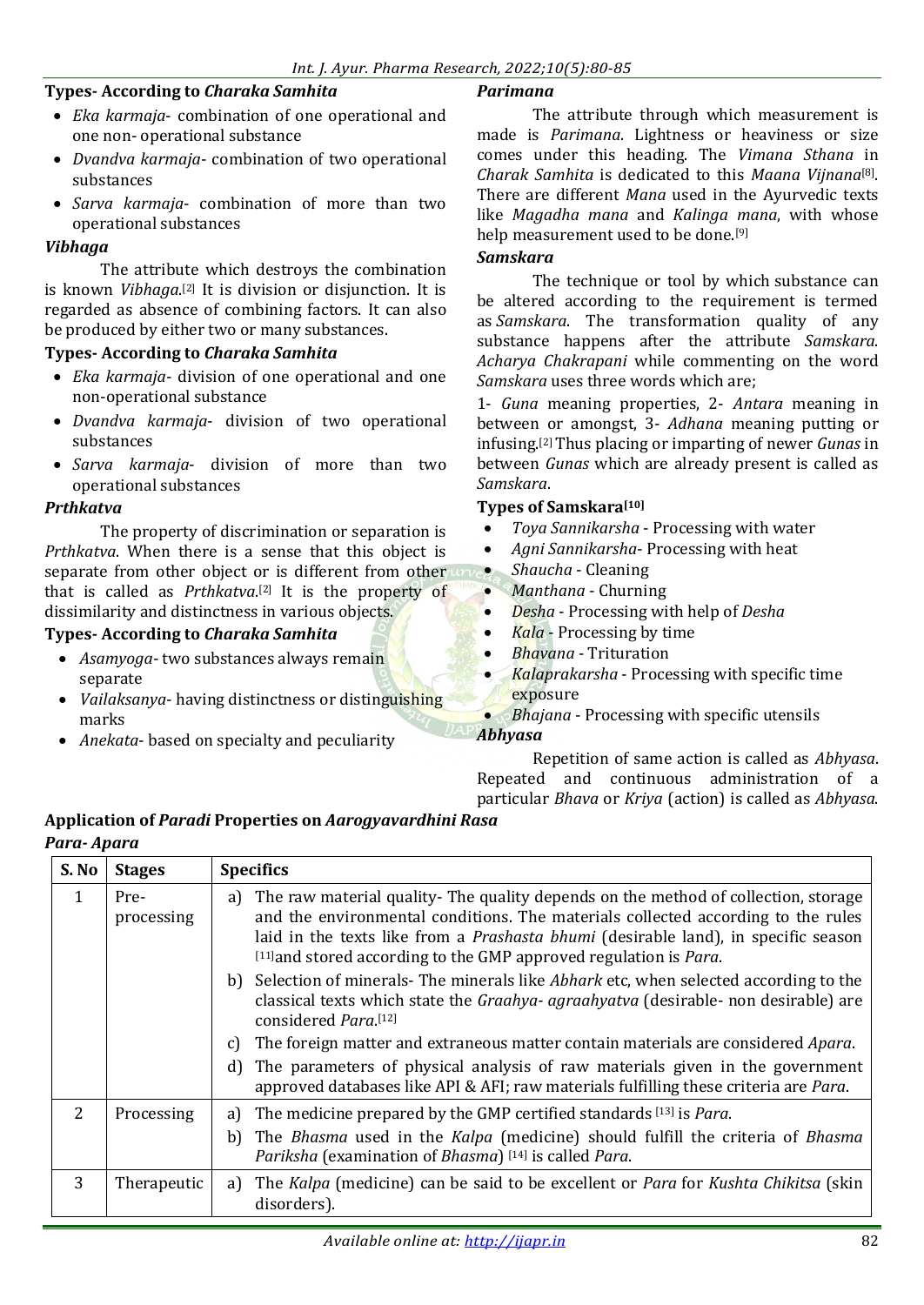# *Yukti*

| S. No | <b>Stages</b>  | <b>Specifics</b>                                                                                                                                                                                                            |  |
|-------|----------------|-----------------------------------------------------------------------------------------------------------------------------------------------------------------------------------------------------------------------------|--|
|       | Pre-processing | The quality of the raw materials is assessed by the Yukti Guna.<br>a)<br>Bhasma pariksha needs Yukti to certify the completion of the process. [15]<br>b)                                                                   |  |
|       | Processing     | The use of modern equipments for the processing needs Yukti, such as furnace<br>a)<br>for <i>Bhasma</i> preparation, juice making machine for <i>Swarasa</i> (juice) preparation,<br>dryer for finished product drying.[16] |  |
|       | Therapeutic    | Selection of the proper Matra (dose) and Kala (time) according to the Prakruti<br>a)<br>of the patient and Awastha of the Roga (disease stage) for administrating the<br>$drug.$ [17]                                       |  |

# *Samkhya*

| S. No   | <b>Stages</b>  | <b>Specifics</b>                                                                                                                      |  |
|---------|----------------|---------------------------------------------------------------------------------------------------------------------------------------|--|
|         | Pre-processing | The <i>Samkhya</i> property is used to measure the number of ingredients, in this<br>a)<br>case it is 9 ingredients.                  |  |
| 2       | Processing     | Number of <i>Bhavana</i> (wet trituration) given to the medicine needs to be<br>a)<br>measured.                                       |  |
|         |                | The batch numbering is an important aspect in the manufacturing process; this<br>b)<br>can be done with the help of Samkhya property. |  |
| 3       | Therapeutic    | Number of tablets during dose administration is measured with help of<br>a)<br>Samkhya property.                                      |  |
|         |                | Number of days of the dose administration is calculated with the help of<br>b)<br>Samkhya.                                            |  |
| Samyoga |                |                                                                                                                                       |  |

## *Samyoga*

| S. No         | <b>Stages</b>  | <b>Specifics</b>                                                                                                                                                                  |
|---------------|----------------|-----------------------------------------------------------------------------------------------------------------------------------------------------------------------------------|
| $\mathbf{1}$  | Pre-processing | a) The combination of nine different ingredients with each other is an example<br>of Sarvakarmaj Samyoga.                                                                         |
| $\mathcal{L}$ | Processing     | a) The Samyoga or union of ingredients with the instruments used in the<br>process of medicine making.                                                                            |
|               |                | b) Addition of excipient and its union or Samyoga with the other ingredients.                                                                                                     |
| 3             | Therapeutic    | Samyoga with Pathya – union or Samyoga of Aarogyavaradhini Rasa with<br>a)<br>Pathyakara ahara dravya (diet) like Mudga yusha, Mansa rasa is helpful in the<br>line of treatment. |
|               |                | b) Samyoga with Apathy-Samyoga of the Aarogyavaradhini Rasa with Amla rasa<br>(sour) is strictly against instructions.                                                            |
|               |                | Samyoga of Aarogyavaradhini Rasa with its Anupana like lukewarm water, or<br>C)<br>medicinal decoction according to the therapy advised.[18]                                      |

# *Vibhaga*

| S. No | <b>Stages</b>   | <b>Specifics</b>                                                                                                                                                 |  |
|-------|-----------------|------------------------------------------------------------------------------------------------------------------------------------------------------------------|--|
|       | Pre- processing | a) The reduction of various ingredients into smaller size, like the herbal<br>ingredients are made into powder form is an example of <i>Vibhaga</i> or division. |  |
|       | Processing      | If the formed tablets are friable than they tend to break easily causing<br>a)<br>Vibhaga, in this case it is not acceptable.                                    |  |
|       | Therapeutic     | the disintegration of the Aarogyavaradhini Rasa into human body is<br>a)<br>attributed to Vibhaga property.                                                      |  |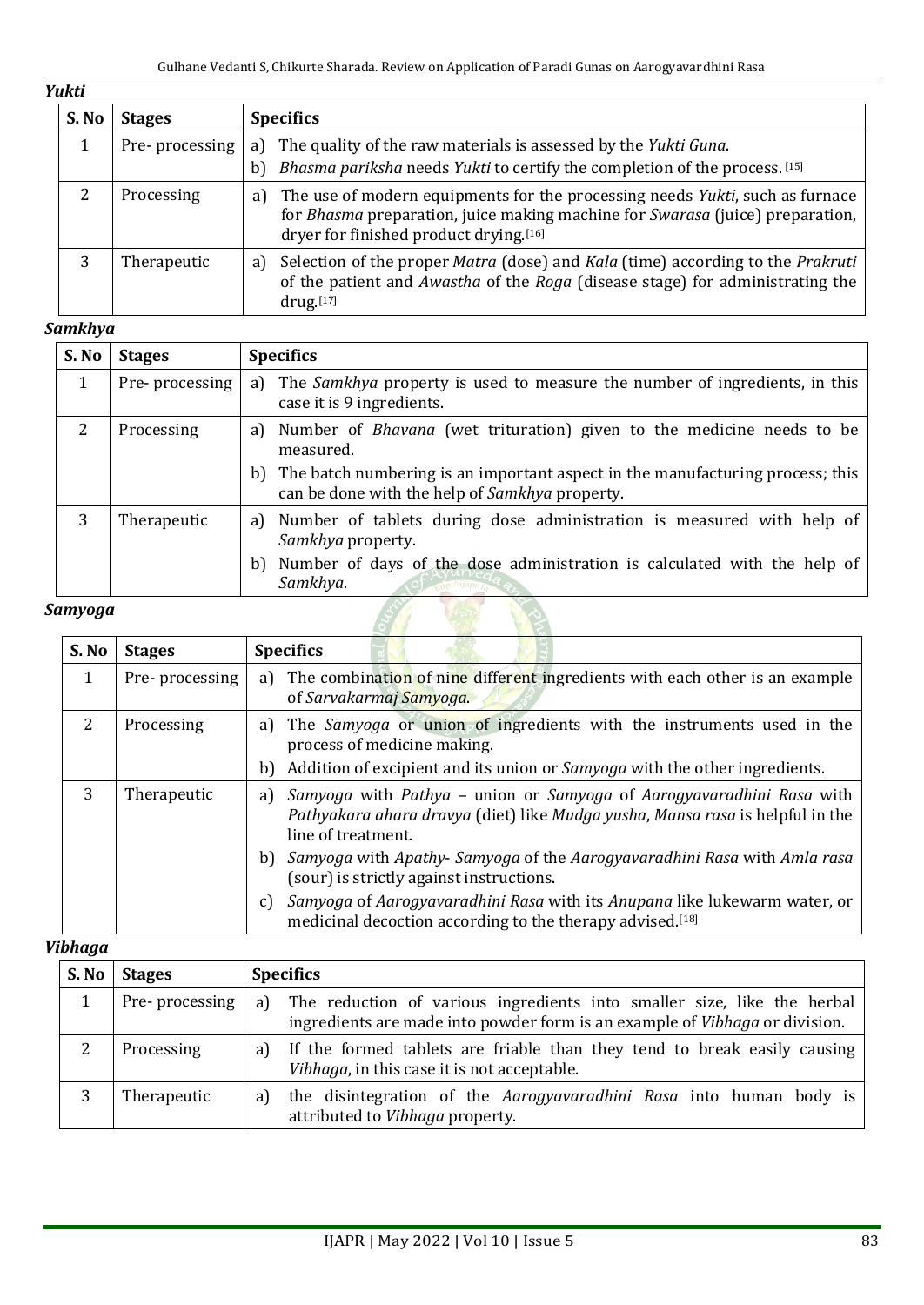# *Prthkatva*

| S. No | <b>Stages</b>  |     | <b>Specifics</b>                                                                                                                                     |  |
|-------|----------------|-----|------------------------------------------------------------------------------------------------------------------------------------------------------|--|
|       | Pre-processing | a)  | The Prashata (desirable quality) of Abhrak is distinct from Aprashata<br>(undesirable quality), same with all the minerals content.                  |  |
|       | Processing     | a l | The mixture of <i>Aarogyavaradhini Rasa</i> has a black colour and a specific odor<br>while being made; this sets it apart from few other medicines. |  |
|       | Therapeutic    | a)  | The ingredients of <i>Aarogyavaradhini Rasa</i> are different from other medicines<br>used for Kushta Chikitsa (skin disorders). <sup>(11)</sup>     |  |

## *Parimana*

| S. No | <b>Stages</b>  | <b>Specifics</b>                                                                                                                                  |
|-------|----------------|---------------------------------------------------------------------------------------------------------------------------------------------------|
|       | Pre-processing | a) The measurement of every ingredient is done with the help of Parimana.                                                                         |
|       | Processing     | a) The measurement of the <i>Bhavana dravya</i> , even though required in wavering<br>quantities is measured by application of Parimana property. |
|       | Therapeutic    | a) Amount of dosage $(10)$ is done by utilization of the <i>Parimana</i> property.                                                                |

## *Samskara*

| S. No         | <b>Stages</b>  | <b>Specifics</b>                                                                                                                                                                                  |
|---------------|----------------|---------------------------------------------------------------------------------------------------------------------------------------------------------------------------------------------------|
|               | Pre-processing | Toya Sannikarsha- Ingredients are washed or soaked for further processing;<br>a)<br>they come in contact with water thus transforming them.                                                       |
|               |                | Saucha Samskara-Action of cleansing is a type of Samskara which is required<br>b)<br>before any drug preparation. Cleaning of not only ingredients but also the<br>vessels to be used.            |
| $\mathcal{P}$ | Processing     | Kala Samskara-The time required for the trituration process, the drying, the<br>a)<br>packaging and the distribution all add upto Kala Samskara.                                                  |
|               |                | <i>Mardana Samskara-</i> While giving the <i>Bhavana</i> (wet trituration), the grinding<br>b)<br>process is going on which is responsible for reduction of the particle size of the<br>medicine. |
| 3             | Therapeutic    | Kala Samskara-The period of time the treatment is given can be considered as<br>a)<br>Kala Samskara.                                                                                              |
|               |                | Excessive of Kala Samskara, can lead upto the medicine to expire and not be to<br>its fullest potency.                                                                                            |

## *Abhyasa*

| S. No Stages | <b>Specifics</b>                                                                                                                                           |  |
|--------------|------------------------------------------------------------------------------------------------------------------------------------------------------------|--|
|              | Therapeutic   a) Acharya have advised to use it for a time span of one Mandala or 42 days in<br>Kushtha treatment and to increase the quality of life. [7] |  |

# **DISCUSSION**

*Paradi Gunas* is a basic principle; hence it can be applied to all the substances which are to perform any sort of action. According to Acharya Charak they decide the success of the treatment. It can be said that understanding and being able to apply these principles on any treatment modality can lead towards better outcome of the therapy.

For practitioners as well as researchers *Aarogyavrdhini Rasa* is a popular medicine. The study of *Kalpa* (medicine) can be said to be insufficient without the knowledge of preparation of that medicine along with the knowledge of its usage. The ultimate goal of the therapy is promotion of health and prevention of diseases; deeper understanding of

medicines helps us achieve it. The ten properties of *Paradi* properties are immensely useful in treatment. The use of these attributes is quite common in the assessment of patient and his disease, but its application on treatment is equally important for successful treatments. In pharmaceutical area proper knowledge and use of *Paradi* properties can be beneficial to make medicines which can be disease specific.

These attributes are interrelated and mostly dependent on one another. In simpler terms one attribute cannot be completely used as an individual entity. For instance, when a certain object is said to be *Para* the other object in the same class are